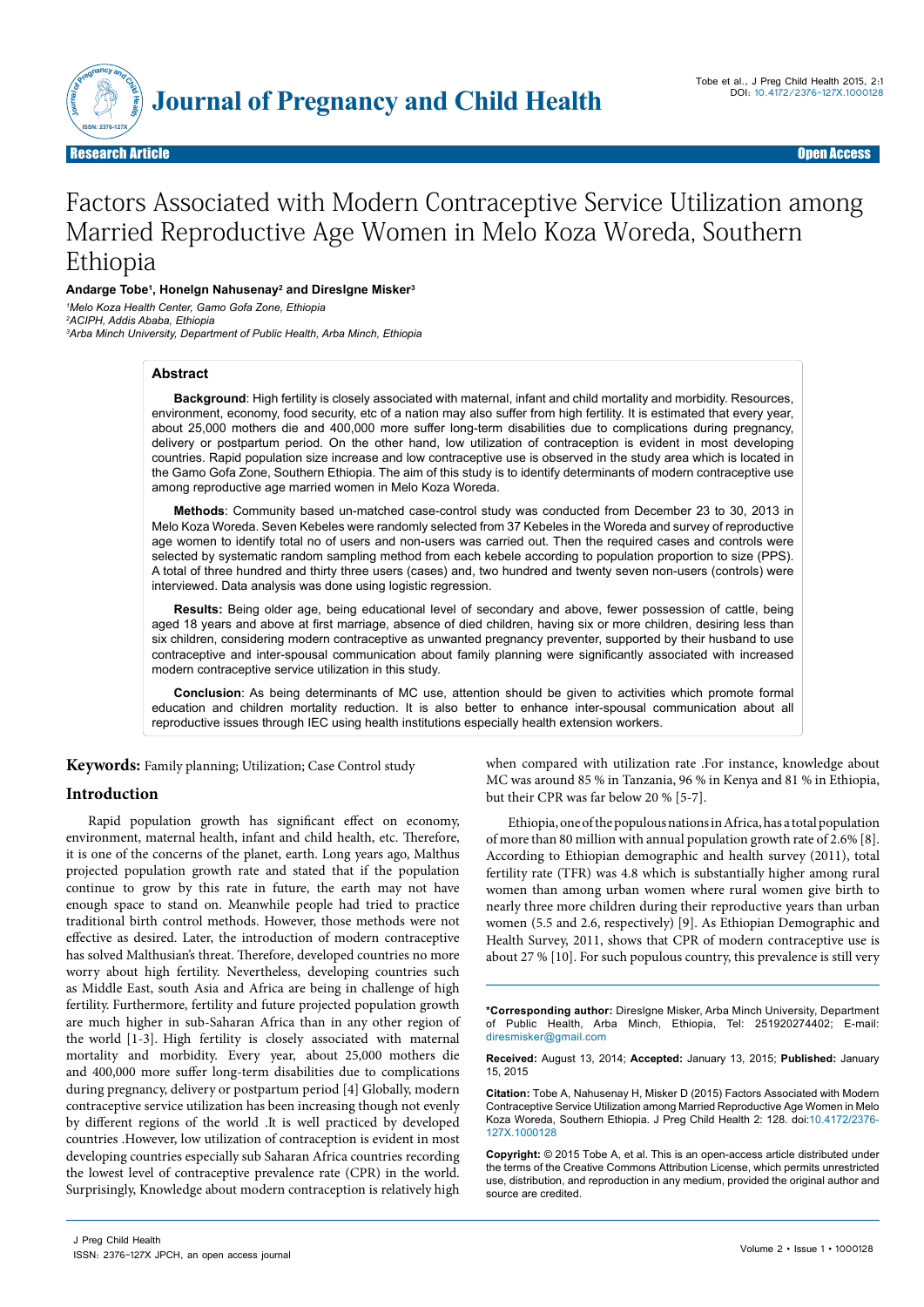**Citation:** Tobe A, Nahusenay H, Misker D (2015) Factors Associated with Modern Contraceptive Service Utilization among Married Reproductive Age Women in Melo Koza Woreda, Southern Ethiopia. J Preg Child Health 2: 128. doi:10.4172/2376-127X.1000128

low. Furthermore, this is mainly urban contribution and it is very low among rural. Also there is regional variation. Addis Ababa, Dire Dawa, Tigray and Amhara contributed more. In case of SNNPR, annual population growth rate is slightly higher (2.9%) than national one (2.7%) [11,12]. Total fertility rate for the region is 4.9, infant mortality rate is 85 per 1000 live births, less than 5 mortality rate is 145 per 1000 live births. MM Ratio in the 5region is 673/100,000. The child mortality rate is 50 deaths per 1,000 live births, with a crude birthrate of 35.7 births per 1,000 populations and a crude death rate of 13.2 deaths per year per 1,000 populations. However, the CPR of the region is 25.8% and unmet need for family planning is 25% [13-15]. Melo Koza Woreda is one of rural woredas in SNNPR found in Gamo Gofa Zone. This woreda has been challenged by high population density and according to 2007 census its total population is120, 398. Recent report from orbs international zithromax distribution record shows its population reached 148,597 meaning grows by faster annual growth rate than regional state 2.9%. Also food shortage is recorded in the area [16, 17]. Studies show that there are many factors which affect modern contraceptive utilization either positively or negatively. Women and their partner educational status, knowledge and attitude, culture and religion, availability of methods, qualities of care and sex preference are known to affect modern contraceptive service utilization. Some studies conducted in Ethiopia are inconsistent regarding the effect of inter spousal communication on modern contraceptive service utilization [18-21].

The main reason of this research is to answer the question 'what factors make some women to use modern contraceptive service and others not?' Even though factors mentioned above are labeled as determinants, there is insufficiency of literatures to evaluate the consistency in developing countries especially in Ethiopia. Furthermore, study in Bangladesh indicated that couples who discussed family size matters were about two times more likely to be current users of contraceptive than those who didn't discuss family size. However, studies conducted in 1996 in Addis Ababa and 2000 in Gondar showed that there is no significant impact of inter spousal communication. In addition to this, the study area is remote rural woreda where no health related study conducted before at all. Therefore, the result of this study is expected to be a input for policy makers and act as baseline data for researchers.

# **Study Objective**

To identify factors associated with modern contraceptive service utilization among married reproductive age women in Melo Koza Woreda, Southern Ethiopia, 2013.

# **Methods**

#### **Study Area**

This study was conducted in Melokoza, one of the woredas in the Southern Nations, Nationalities and People's Region of Ethiopia. It is Part of the Gamo Gofa Zone and bordered on the south by Basketo Special Woreda, on the southwest by the Debub (South) Omo Zone, on the north by Dawro zone, on the northwest by the Konta Special Woreda, and on the east by Demba Gofa and Geze Gofa Woredas. Omo River defines its northwestern boundary separating the woreda from Konta and the Dawro Zone. It has total population of 142,926 of which 70,034 are males and 72,892 are females. The main town of the Woreda is Laha which is located at 347km from Arba Minch (zonal city), 396km from Awasa and 661km from Addis Ababa. There are 37 kebeles, 5 health centers and 37 health posts in the Woreda.

#### **Study Design**

Community based unmatched Case-control study was conducted from December 23 to 30, 2013. The Cases were married women between 15-49 years of age who were regularly using modern contraceptives for at least 6 months prior to the start of data collection and controls (non-users) were married women between 15-49 years of age who are not using modern contraceptives at least for 6 months prior to the start of data collection.

# **Study Population**

The target population was married women of reproductive age group (15-49years). The study population was reproductive age married women in the selected kebeles and study participants were married women of the reproductive age group who were users and nonusers of modern contraceptives who meet the inclusion criteria.

#### **Inclusion and exclusion criteria**

Married women who were in the reproductive age group and, who were being regularly (without being drop outs) using FP services at least for six months prior to the time of data collection in one of the selected Kebeles were included. Also married women who were in the reproductive age group and were not being using FP services for at least six months prior to the time of data collection were included. Pregnant and Married reproductive age women who were critically ill during data collection were excluded.

#### **Sample Size**

The sample size was calculated using the formula for two populations in case-control study design.

$$
n_1 = \frac{\left[Z_{\alpha/2}\sqrt{(1+1/r)p(1-p)} + Z_{\beta}\sqrt{(p_1(1-p_1)+p_2(1-p_2)}/r\right]^2}{(P_1-P_2)^2}
$$

Where,  $Z_{\alpha/2}$  is the level of significance = 0.05

 $Z_{\beta}$  is the power of the test = 80%

r is the control to case ratio = 1:1

p is the proportion of exposure among non-users (controls) = 0.31  $p_2$  is the proportion of exposure among users (cases) = 0.47

p is the population proportion =  $p_1 + p_{2/1} + r = 0.39$ 

 $\mathbf{n}_1$  is sample size in group 2 and  $\mathbf{n}_2$  is sample size in group 2

Sample size calculation was done for the following predictors; women's educational status, number of living children and inters spousal communication. Women's educational status was taken for its larger sample size. According to studies in Ethiopia, the average proportion of women exposed to formal education for nonusers is 20 -34% average 27% and for users 34-51% average 42.52%. It gives 159 cases and 159 controls resulting in 318 samples. Finally by considering design effect 2 and non-response rate 10%, it gives total sample size = 668 sample (334cases and 334controls). Epi-Info version 3.5.4 was used for the calculation (Table 1).

#### **Sampling Procedure**

There were 37 kebeles in the woreda and from these 7 kebeles (37\*20%) were randomly selected (by simple random lottery method). Then survey (census) was carried out in these selected Kebeles to identify users and non-users of modern contraception reproductive age married women who met the inclusion criteria. During census, an identification number which includes the Kebele code and serial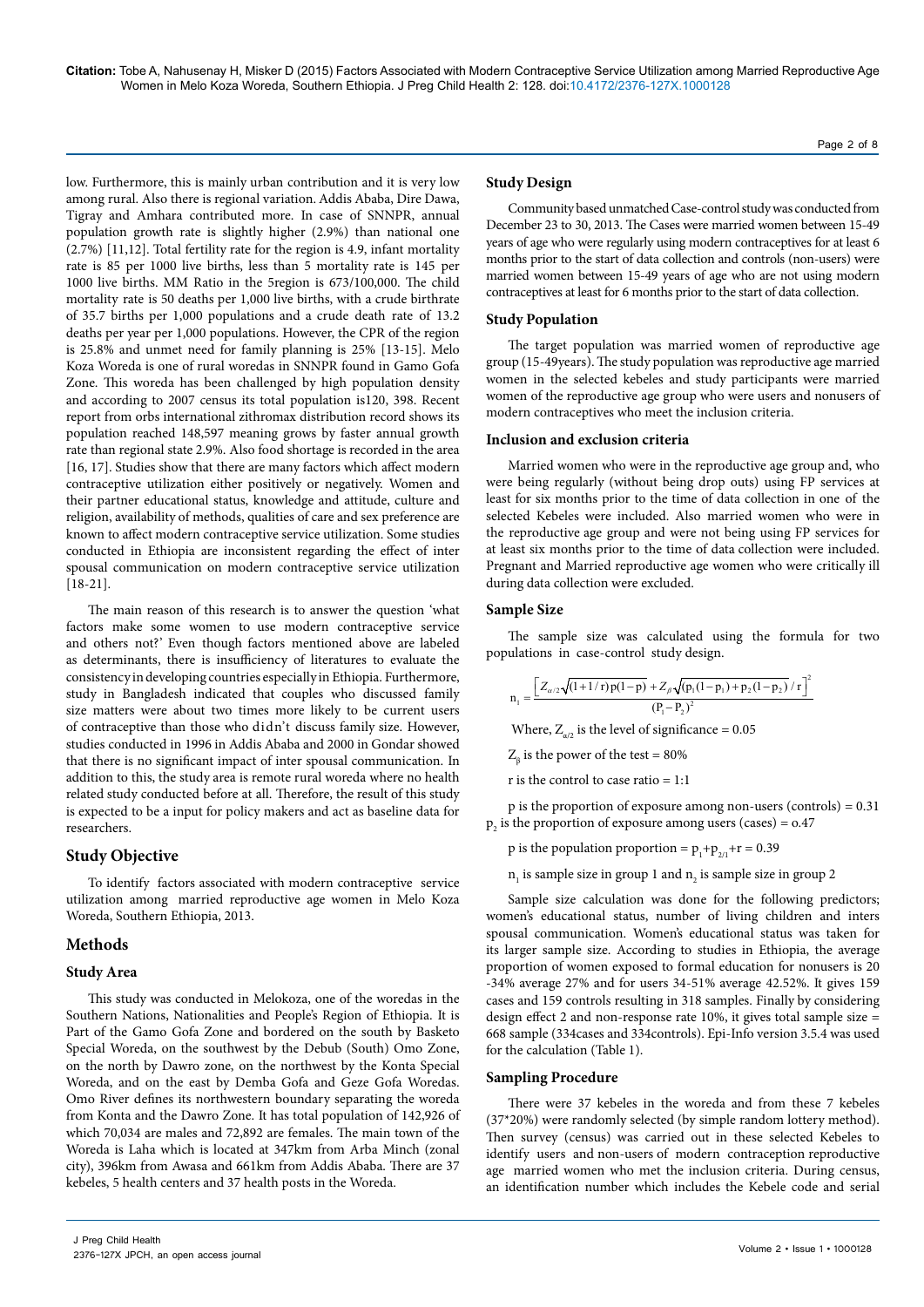# Page 3 of 8

| Main factors                          | ◡   | Power | Ratio | % of exposed control | ΟR | Cases           | Controls | Total |
|---------------------------------------|-----|-------|-------|----------------------|----|-----------------|----------|-------|
| Inter-spousal communication [31,40]   | 95% | 80    | 4 - 4 | 31%                  |    | 15 <sup>′</sup> | 151      | 302   |
| Number of living children[28,29]      | 95% | 80    | 4.4   | 36%                  |    | 145             | 145      | 290   |
| Women's educational status [31,32,39] | 95% | 80    | 4 - 4 | 27%                  |    | 159             | 159      | 318   |

| S.no | <b>Kebele</b> | Designation    | Eligible by inclusion<br>criteria | Sample(cases) needed<br>by PPS | Sampling interval        | Starting point of selection |
|------|---------------|----------------|-----------------------------------|--------------------------------|--------------------------|-----------------------------|
|      | Gaysa         | A <sub>1</sub> | 440                               | 67                             | 6                        | 6 <sup>th</sup>             |
| 2    | Tsilla        | <b>B1</b>      | 167                               | 61                             |                          | 1st                         |
| 3    | Shama         | C <sub>1</sub> | 182                               | 35                             | 5                        | 2 <sub>nd</sub>             |
| 4    | Shucha Kesa   | D <sub>1</sub> | 60                                | 18                             |                          | 3 <sup>rd</sup>             |
| 5    | Meyzelo       | E <sub>1</sub> | 522                               | 70                             |                          | 4 <sup>th</sup>             |
| 6    | Tafa          | F <sub>1</sub> | 163                               | 28                             |                          | 5 <sup>th</sup>             |
|      | Mashira       | G <sub>1</sub> | 430                               | 55                             |                          | 3 <sup>rd</sup>             |
|      | Total         |                | 1964                              | 334                            | $\overline{\phantom{a}}$ |                             |

**Table 2:** Sampling procedure for cases.

| S.no | Kebele      | Designation    | Eligible by inclusion<br>criteria | Sample(controls)<br>needed by PPS | Sampling interval | Starting point of selection |
|------|-------------|----------------|-----------------------------------|-----------------------------------|-------------------|-----------------------------|
|      | Gaysa       | A2             | 328                               | 67                                | 4                 | 1st                         |
| 2    | Tsilla      | <b>B2</b>      | 521                               | 61                                | 8                 | 5 <sup>th</sup>             |
| 3    | Shama       | C <sub>2</sub> | 218                               | 35                                | 6                 | $\sim$ 1 st                 |
| 4    | Shucha Kesa | D <sub>2</sub> | 139                               | 18                                |                   | 3 <sup>rd</sup>             |
| 5    | Meyzelo     | E <sub>2</sub> | 282                               | 70                                | 4                 | 4 <sup>th</sup>             |
| 6    | Tafa        | F <sub>2</sub> | 157                               | 28                                | 5                 | 2 <sup>nd</sup>             |
|      | Mashira     | G <sub>2</sub> | 190                               | 55                                |                   | 3 <sup>rd</sup>             |
|      | Total       |                | 1834                              | 334                               |                   |                             |



number was given for each participating household (study population). After sampling frame and PPS allocation done for each selected Kebele, sampling interval will be set for each kebele accordingly. Finally users (cases) and non-users (controls) of modern contraceptive who meet the inclusion criteria were selected by systematic random sampling method (regular interval) which was set for each kebele independently both for cases and controls (Figure 1) (Table 2 & 3).

# **Data collection procedures**

The source of data was direct interview. The questioner was

#### **Table 3:** Sampling procedure for controls.

prepared first in English then translated and administered in Gofigna (the local language) for data collection. Language expert in Gofigna had translated the instrument. To check whether the translation is consistent with the English meanings the instrument was translated from Gofigna back to English by other language expert. Structured questionnaire was administered by interviewer employed to collect data. Four female and three male grade 10 to12 interviewers were recruited as interviewers and two male nurses aged 27 and 28 with work experience of 6 and 7 years were supervisors. All of them were fluent speakers of local language.

For census and data collection the same persons mentioned above were used. The census was carried out from December 16 to 20 for five days and data collection was conducted from December 23 to 30, 2013. Data collectors and the supervisors were trained from December 11 to 13 for three days. The training was on how to conduct census/survey, data collection and on ethical issues. It mainly focused on questions included in the questionnaire, on interviewing techniques, purpose of the study, and importance of privacy, discipline and approach to the interviewees and confidentiality of the respondents. Before conducting the main study, pretest was carried out on December 20 on 14 users and 14 non-users from individuals who were not included in the main study from the Kebeles not included in the main study. Based on the result, reorientation was given to the data collectors and minor modification was done on the questioner. The questionnaire was reviewed and checked for completeness, accuracy and consistency by the and corrective discussion was undertaken with all the research team members. Remarks were given during morning times on how to eliminate or minimize errors and take corrective actions timely.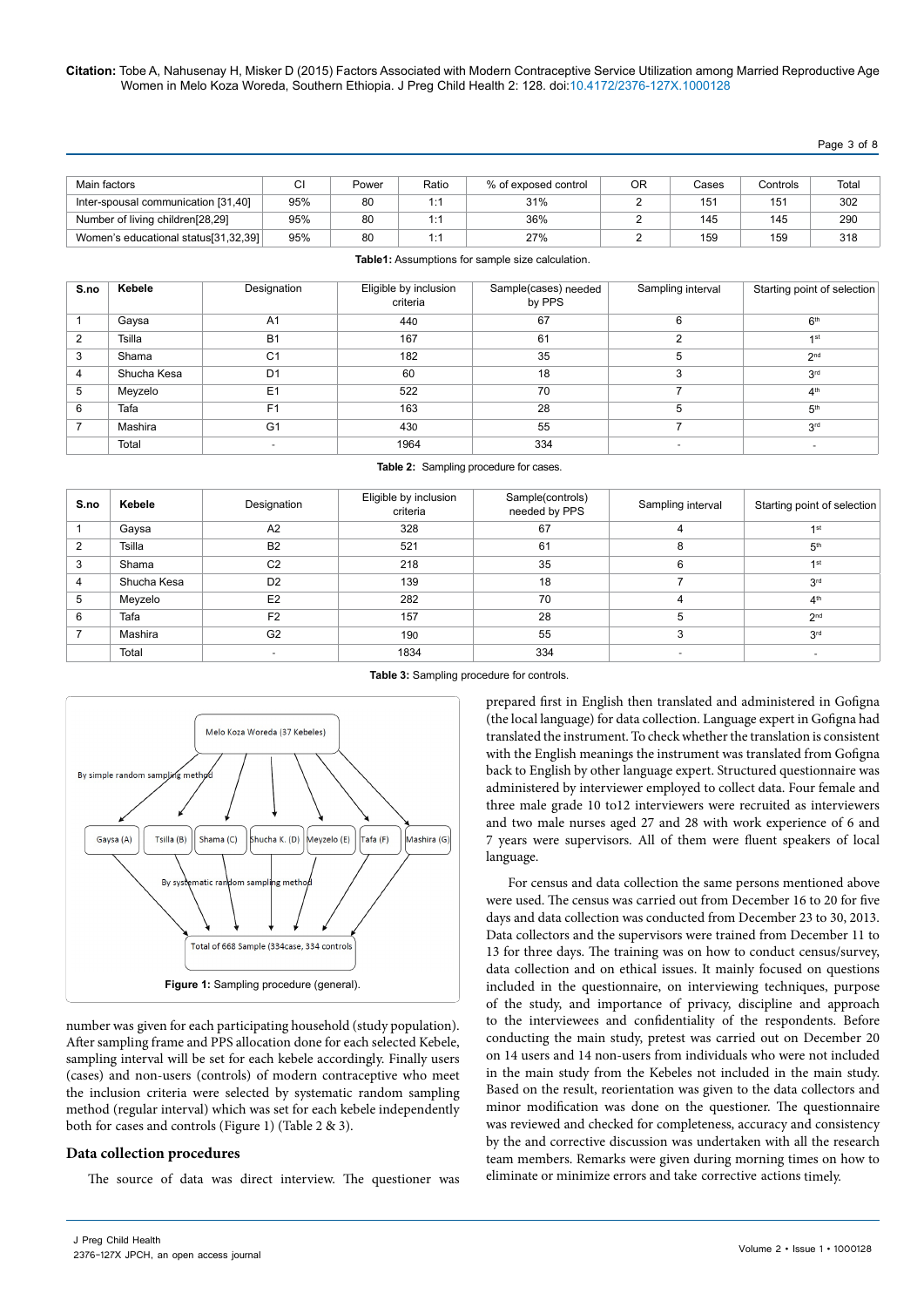# Page 4 of 8

#### **Operational Definition**

- Modern contraceptive (MCs) method =Modern contraceptive methods which include oral Contraceptive pills, injectables, condoms, implants IUDS diaphragm vaginal foam and, male and female sterilization.
- Family Planning (FP) = having the number of children you want when you want them.
- Modern contraceptive user $= A$  woman using any one of the modern methods for the last six months.
- Modern contraceptive non- user  $=$  a woman who is not using any of the contraceptive methods for the last six months.

#### **Data management and analysis**

After all the necessary data collected, the data was coded on prearranged coding sheet. Data entry and cleaning was done using EPIinfo version 6 statistical package. Data was checked by double entry. Data was edited, coded, entered and cleaned using EPI-info version 6 statistical package. Then exported and analyzed using SPSS version 20 software. Frequency distribution was done to check for outliers, consistencies and to identify missing values. Descriptive analysis such as median was computed. Bivariate analysis was performed to identify the association of dependent and independent variables. Odds ratio was computed to see the strength of association between socio-demographic, reproductive, psycho-social and other variables and MC Service utilization. To identify independent predictors, first a bivariate logistic regression was performed (at  $p<0.2$ ) for each independents and outcome of interest (MC Service utilization). Finally, multivariable logistic regression model was done to determine independent predictors of MC Service utilization where variables (p<0.2) were included in the model.

#### **Ethical consideration**

Before the study was conducted ethical clearance was obtained from Ethical review committee of Addis continental institute of public health. Permission letter was also taken from Gamo Gofa Zone Health Department on December 3, 2013. Written consent was also taken from Melo Koza Woreda Health Office and local authorities. Additionally, an informed verbal consent was received from each study subject. The data collectors have introduced the topic of the study, themselves and the aim of the study. They also asked the participant whether to participate or not and anyone who was not willing to take part in the study had the full right to do so. Only voluntary participants participated in the study and the participants could stop the interview at any time without any penalty. To ensure confidentially of respondents, their names will not be indicated on the questionnaire. All interviews were made individually to keep privacy.

# **Results**

Background Characteristics of the respondents From 334 cases and 334 controls recruited, 333 cases and 327 controls were answered for the questionnaire resulting in a response rate of 98.8%. A total of 660 women of reproductive age group (15-49 years) married women in the selected Kebeles were interviewed; and analysis was made on data gathered from these 333 modern contraceptive users (cases) and 327 non-users (controls). The median age of the respondents is 29.09 yrs. for cases and 30.00 yrs. for controls (Table 4 & 5).

# **Bivariate analysis and Multivariate analysis**

On bivariate analysis the factors that showed significant association

| <b>Characteristics</b>                   | Cases[=333]<br><b>Number</b> | Percentage | Controls[=327]<br>Number% | Percentage |  |  |  |  |
|------------------------------------------|------------------------------|------------|---------------------------|------------|--|--|--|--|
| Respondent's age in years:               |                              |            |                           |            |  |  |  |  |
| $15 - 19$                                | 13                           | 3.90%      | 18                        | 5.50%      |  |  |  |  |
| $20 - 24$                                | 51                           | 15.30%     | 34                        | 10.40%     |  |  |  |  |
| 25-29                                    | 124                          | 37.20%     | 93                        | 28.40%     |  |  |  |  |
| 30-34                                    | 49                           | 14.70%     | 59                        | 18.10%     |  |  |  |  |
| 35-40                                    | 57                           | 17.10%     | 68                        | 20.80%     |  |  |  |  |
| 40-44                                    | 22                           | 6.60%      | 32                        | 9.80%      |  |  |  |  |
| 45-49                                    | 17                           | 5.10%      | 23                        | 7.00%      |  |  |  |  |
| <b>Residence of respondent</b>           |                              |            |                           |            |  |  |  |  |
| Urban                                    | 46                           | 13.80%     | 43                        | 13.10%     |  |  |  |  |
| Rural                                    | 287                          | 86.20%     | 284                       | 86.90%     |  |  |  |  |
| Religion:                                |                              |            |                           |            |  |  |  |  |
| Protestant                               | 181                          | 54.40%     | 178                       | 54.40%     |  |  |  |  |
| Orthodox                                 | 140                          | 42.00%     | 136                       | 41.60%     |  |  |  |  |
| <b>Others</b>                            | 12                           | 3.60%      | 13                        | 4.00%      |  |  |  |  |
| <b>Educational status of respondent:</b> |                              |            |                           |            |  |  |  |  |
| Not educated                             | 205                          | 61.60%     | 234                       | 76.60%     |  |  |  |  |
| Primary school<br>Secondary              | 91                           | 27.30%     | 77                        | 23.50%     |  |  |  |  |
| and above                                | 37                           | 11.10%     | 16                        | 4.90%      |  |  |  |  |
| <b>Educational status of husband:</b>    |                              |            |                           |            |  |  |  |  |
| Not educated                             | 161                          | 48.30%     | 193                       | 59.10%     |  |  |  |  |
| Primary school                           | 101                          | 30.30%     | 110                       | 33.60%     |  |  |  |  |
| Secondary school<br>and above            | 71                           | 21.40%     | 24                        | 7.30%      |  |  |  |  |
| Respondent's main occupation:            |                              |            |                           |            |  |  |  |  |
| Housewife                                | 282                          | 84.70%     | 299                       | 91.40%     |  |  |  |  |
| Government<br>employee                   | 19                           | 5.70%      | 8                         | 2.40%      |  |  |  |  |
| student                                  | 27                           | 8.10%      | 14                        | 4.40%      |  |  |  |  |
| Others                                   | 5                            | 1.50%      | 6                         | 1.80%      |  |  |  |  |
| Partner's main occupation:               |                              |            |                           |            |  |  |  |  |
| Farmer                                   | 255                          | 76.60%     | 271                       | 82.90%     |  |  |  |  |
| Government<br>employee                   | 29                           | 8.70%      | 9                         | 2.90%      |  |  |  |  |
| student                                  | 39                           | 11.70%     | 40                        | 12.20%     |  |  |  |  |
| Others                                   | 10                           | 3.00%      | 7                         | 2.00%      |  |  |  |  |
| Number of cattle the family own:         |                              |            |                           |            |  |  |  |  |
| None                                     | 88                           | 26.50%     | 64                        | 19.60%     |  |  |  |  |
| One                                      | 78                           | 23.40%     | 76                        | 23.20%     |  |  |  |  |
| Two                                      | 79                           | 23.70%     | 71                        | 21.70%     |  |  |  |  |
| Three                                    | 53                           | 15.90%     | 61                        | 18.70%     |  |  |  |  |
| Four and above                           | 35                           | 10.50%     | 55                        | 16.80%     |  |  |  |  |
| <b>Possession of Radio:</b>              |                              |            |                           |            |  |  |  |  |
| Yes                                      | 51                           | 15.30%     | 48                        | 14.70%     |  |  |  |  |
| No                                       | 282                          | 84.70%     | 279                       | 85.30%     |  |  |  |  |

**Table 4:** Background characteristics of MC use among reproductive age married woman in Melo Koza Woreda December 23 to 30, 2013.

with modern contraceptive service utilization were: educational status of woman, educational status of husband, occupation of the woman**,**  occupation of husband, number of cattle the family own ,age of first marriage, ever pregnant, number of pregnancy, number of living children, presence of died children, desired number of children, considering MC as unwanted pregnancy preventer**,** cultural acceptance, husband approval, husband support and discussion about FP with husband.

In order to control the effect of confounding factors and see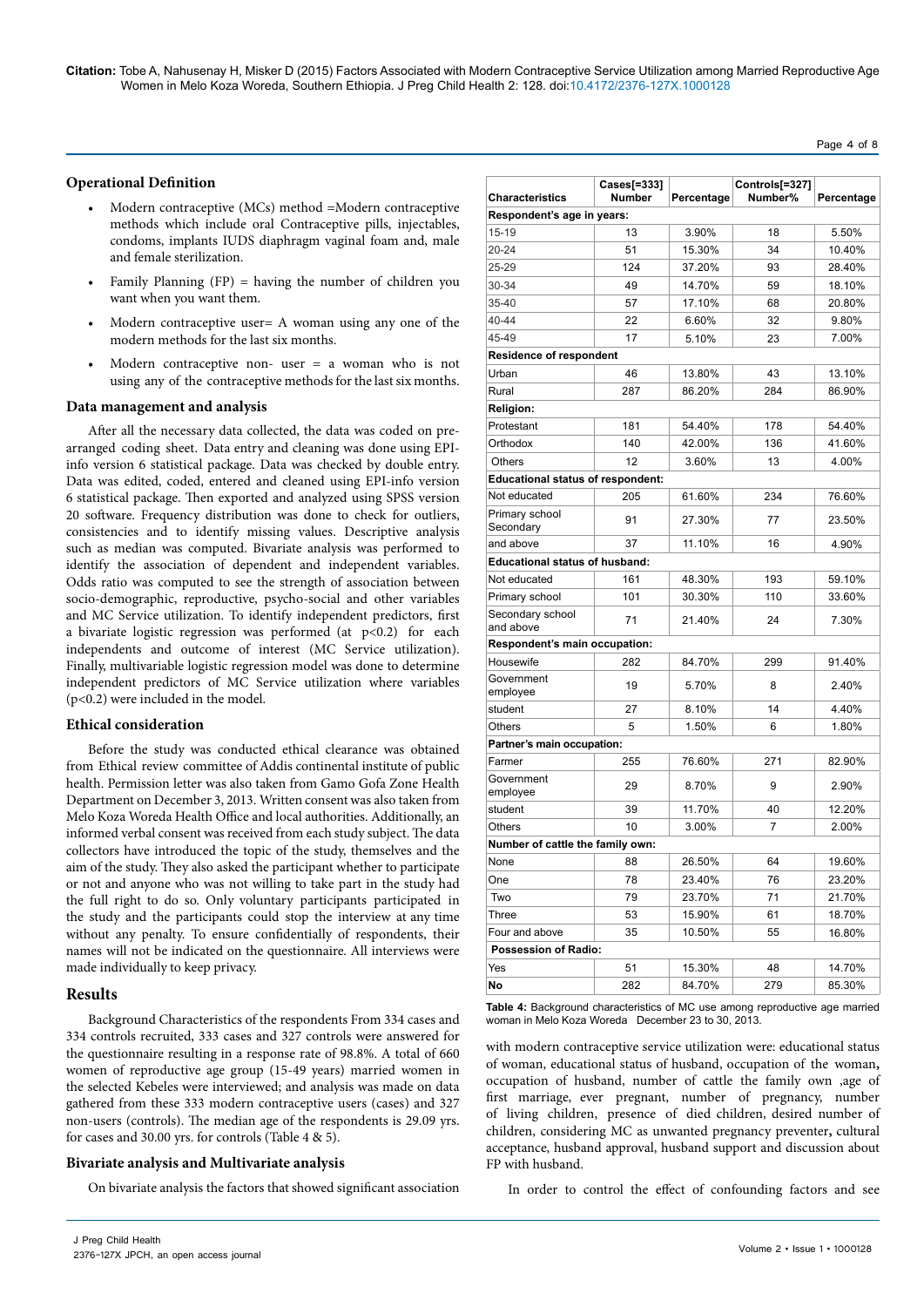| <b>Characteristics</b>               | Cases[=333]<br><b>Number</b>       | Percentage | Controls[=327]<br>Number% | Percentage |  |  |  |  |
|--------------------------------------|------------------------------------|------------|---------------------------|------------|--|--|--|--|
|                                      | Respondents age at first marriage: |            |                           |            |  |  |  |  |
| < 18                                 | 133                                | 39.90%     | 177                       | 54.10%     |  |  |  |  |
| $18+$                                | 200                                | 60.10%     | 150                       | 45.90%     |  |  |  |  |
| <b>Ever been Pregnant</b><br>before: |                                    |            |                           |            |  |  |  |  |
| Yes                                  | 315                                | 94.40%     | 313                       | 95.70%     |  |  |  |  |
| No                                   | 18                                 | 5.60%      | 14                        | 4.30%      |  |  |  |  |
| Number of pregnancies:               |                                    |            |                           |            |  |  |  |  |
| Less than 6                          | 237                                | 71.20%     | 206                       | 63.00%     |  |  |  |  |
| 6and above                           | 96                                 | 28.80%     | 121                       | 37.00%     |  |  |  |  |
| Number of living children:           |                                    |            |                           |            |  |  |  |  |
| Less than 6                          | 93                                 | 27.90%     | 125                       | 38.20%     |  |  |  |  |
| 6 and above                          | 240                                | 72.10%     | 202                       | 61.80%     |  |  |  |  |
| Sex composition of living children:  |                                    |            |                           |            |  |  |  |  |
| Greater number of males              | 156                                | 46.60%     | 157                       | 48.00%     |  |  |  |  |
| Equal number                         | 72                                 | 21.60%     | 74                        | 22.60%     |  |  |  |  |
| Greater number of females            | 105                                | 31.80%     | 96                        | 26.40%     |  |  |  |  |
| Presence of died child:              |                                    |            |                           |            |  |  |  |  |
| Yes                                  | 54                                 | 16.20%     | 89                        | 27.20%     |  |  |  |  |
| No                                   | 279                                | 83.80%     | 238                       | 72.80%     |  |  |  |  |
| MC can prevent unwanted pregnancy:   |                                    |            |                           |            |  |  |  |  |
| Agee                                 | 278                                | 83.50%     | 215                       | 64.80%     |  |  |  |  |
| Disagree                             | 55                                 | 16.50%     | 115                       | 35.20%     |  |  |  |  |
| <b>Culturally acceptable:</b>        |                                    |            |                           |            |  |  |  |  |
| Yes                                  | 258                                | 77.50%     | 193                       | 59.00%     |  |  |  |  |
| No                                   | 75                                 | 22.50%     | 134                       | 41.00%     |  |  |  |  |
| <b>Husband approves FP:</b>          |                                    |            |                           |            |  |  |  |  |
| Yes                                  | 238                                | 71.50%     | 206                       | 63.00%     |  |  |  |  |
| No                                   | 95                                 | 28.50%     | 121                       | 37.00%     |  |  |  |  |
| <b>Husband Support:</b>              |                                    |            |                           |            |  |  |  |  |
| Yes                                  | 242                                | 72.70%     | 144                       | 44.00%     |  |  |  |  |
| No                                   | 91                                 | 27.30%     | 183                       | 56.00%     |  |  |  |  |
| Ever discus about FP with husband:   |                                    |            |                           |            |  |  |  |  |
| Yes                                  | 187                                | 56.20%     | 89                        | 27.20%     |  |  |  |  |
| No                                   | 146                                | 43.80%     | 238                       | 72.80%     |  |  |  |  |

**Table 5:** Background characteristics of MC use among reproductive age married woman in Melo Koza Woreda December 23 to 30, 2013 continued.

the independent association of each of the factors with the outcome variable we developed a multiple logistic regression model. The model includes factors that showed significant association in the binary logistic regression, well known factors. Only variables with p-value <0.2 in bivariate analysis have undergone multivariate analysis. In this analysis, we find factors like age of respondents, educational status of husband, number of cattle the family own, age of first marriage, number of living children, presence of died children, desired number of children, considering MC as unwanted pregnancy preventer, husband support and discussion about FP with husband were the factors we found significantly associated with modern contraceptive service utilization in this study.

According to the findings, elder women tend to use modern contraceptives compared to the younger ones. For example women who are in the age group 40 to 44 are 6.6 times likely to use modern contraceptives compared to the younger ones who are between 15 to 19 years old. The odds of MC Service utilization was about 3.3 times (AOR=3.342, 95%CI: 1.662-6.724) higher for women whose husbands were educated secondary school and above than those of not educated. Regarding number of cattle the family own, woman whose family had four and above cattle were 61% less likely to use MC Service than those

of no cattle at all. Women whose age at first marriage 18 years and above were 1.8 times (AOR=1.671, 95%CI: 1.133-2.464) more likely to use modern contraceptive than those of less than 18 years. Women who had six or more living children are more 1.6 times (AOR=1.552, 95%CI: 1.048-2.299) more likely to use MC than those with less than six. Women who had no experience of died children were about 2.4times (AOR=2.429, 95%CI: 1.525-3.870) more likely to use MC than women who had died children. Women who want children less than 6 were 3 times (AOR=3.073, 95%CI: 1.947-4.852) more likely to use MC than women who desired 6 children and above. Women who consider MC use as unwanted pregnancy preventer were 3times (AOR= 2.998, 95%CI: 1.920-4.680) more likely to use MC than their counter parts. Women whose husband supports MC were 1.8 times (AOR= 1.842, 95%CI: 1.118-3.036) more likely to use MC than their counterparts. Similarly women who discuss about FP with their husband were about 2.2times (AOR=2.197, 95%CI: 1.329-3.634) more likely to use MC than women who did not (Table 6).

# **Discussion**

This community-based case-control study which assessed the factors affecting MC is important to see the progress towards achieving the national MDGs, especially goals 1, 4, 5 and 7. According to the study, respondent's age, educational status of husband, number of cattle the family own, age of first marriage, presence of died children, desired number of children, perception of 'too many children help improve the income of the family', perception of 'Child mortality should be compensated by too much birth', husband support and interspousal communication about FP were significantly associated with MC Service utilization in the area. Age was categorized by demographic age grouping and showed statistically significant difference between the two study groups in all categories increasingly from lower to higher age groups. This is compatible with other findings [33].

This study did not show statistically significant difference in woman's educational status between the two study groups when adjusted even though the crude showed statistically significant difference. Studies so far revealed that educational status as one of the main predictors of MC Service utilization. However, other studies done in North Shewa and Eastern Sudan claimed that it is more detectable for whom joined higher educational level so that no statistically significant difference between lower level education and no education [22-33]. This is probably true for such rural women most of whom are either not educated or lower educational level.

Educated husbands are more open to discuss FP issues with their wives. They are also more flexible to deal with problems faced by their wives regarding reproductive health service utilization. Secondary and above educational attainment of the husband was also one of the factors significantly associated with MC Service utilization. In regard to this study, the odds of MC Service utilization was about 3.3 times higher for women whose husbands were educated secondary school and above compared to those of not educated This finding is in line with a studies conducted in [25,28,31]. Regarding the economic indicators included in the study, number of cattle the family own showed statistically significant difference between the two groups .women whose family had four and above cattle were 61% less likely to use MC service compared to those with no cattle at all. This is probably either because of the perception 'if you are wealthy, no matter you bear as many children as possible so that you have the ability to feed' in the study area or by chance alone. However, it is inconsistent with other studies so far. According to this study, women who had no experience of died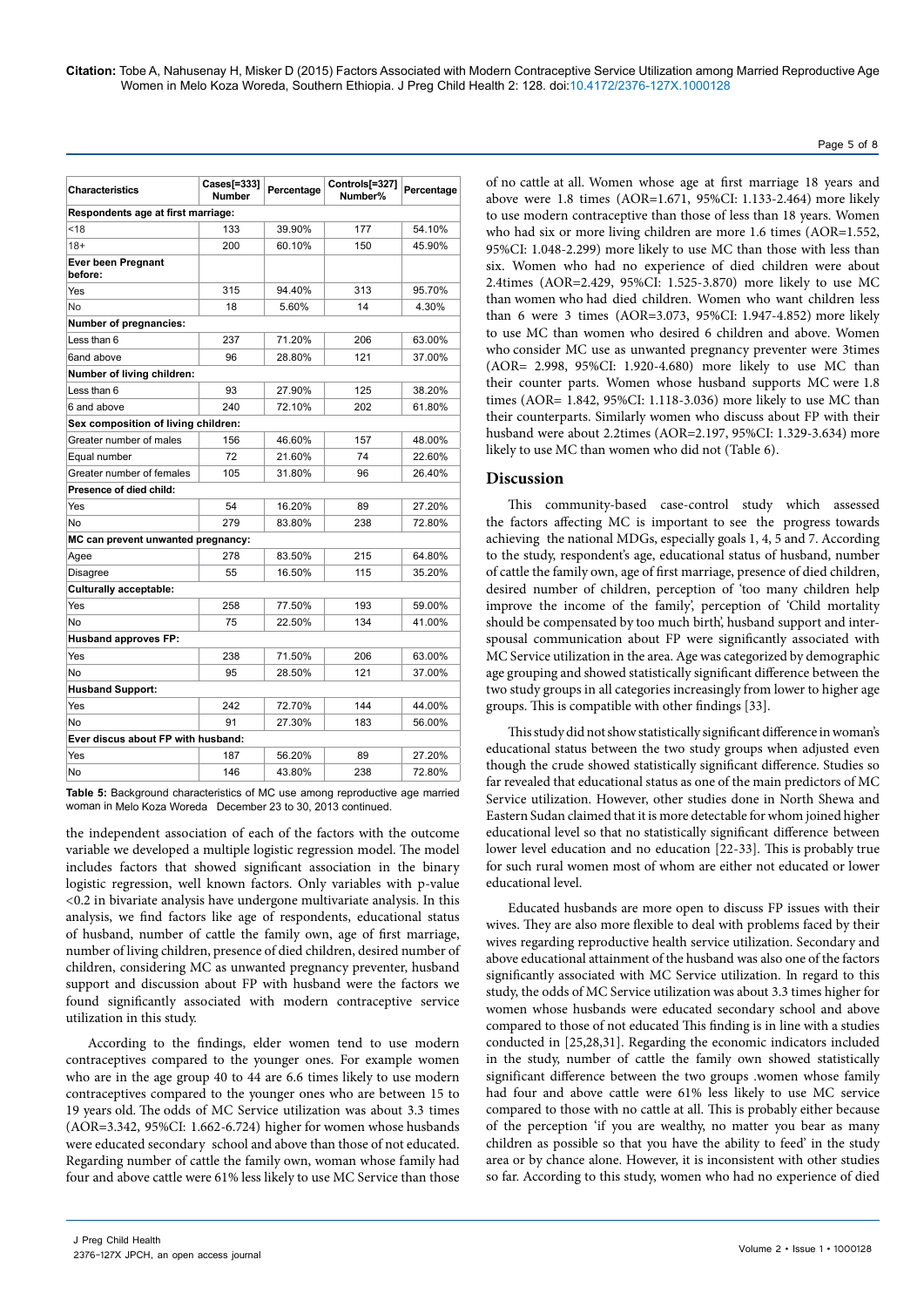**Citation:** Tobe A, Nahusenay H, Misker D (2015) Factors Associated with Modern Contraceptive Service Utilization among Married Reproductive Age Women in Melo Koza Woreda, Southern Ethiopia. J Preg Child Health 2: 128. doi:10.4172/2376-127X.1000128

Page 6 of 8

| <b>FACTORS</b>                           | Cases [=333]<br><b>Number</b> | Cases [=327]<br><b>Number</b> | <b>COR (95%CI)</b>     | <b>AOR (95%CI)</b>         | P- value |
|------------------------------------------|-------------------------------|-------------------------------|------------------------|----------------------------|----------|
| Respondent's age in years:               |                               |                               |                        |                            |          |
| $15 - 19$                                | 13                            | 18                            | 1.00                   | 1.00                       |          |
| $20 - 24$                                | 51                            | 34                            | 2.077(0.901-4.787)     | 3.967(1.438-10.94)*        | 0.008    |
| 25-29                                    | 124                           | 93                            | 1.846(0.861-3.957)     | 5.968(2.296-15.51)*        | 0.00     |
| 30-34                                    | 49                            | 59                            | 1.150(0.513-2.579)     | 4.333(1.542-12.18)*        | 0.005    |
| $35 - 40$                                | 57                            | 68                            | 1.161(0.524-2.571)     | 5.640(1.985-16.02)*        | 0.001    |
| 40-44                                    | 22                            | 32                            | $0.952(0.388 - 2.333)$ | 6.631(2.134-20.60)*        | 0.001    |
| 45-50                                    | 17                            | 23                            | 1.023(0.396-2.645)     | 6.541(1.946-21.99)*        | 0.002    |
| <b>Educational status of respondent:</b> |                               |                               |                        |                            |          |
| Not educated                             | 205                           | 234                           | 1.00                   | 1.00                       |          |
| Primary school                           | 91                            | 77                            | 1.349(0.944-1.927)     | 1.066(0.651-1.745)         | 0.8      |
| Secondary and above                      | 37                            | 16                            | 2.640(1.426-4.886)*    | 1.625(0.696-3.793)         | 0.262    |
| <b>Educational status of husband:</b>    |                               |                               |                        |                            |          |
| Not educated                             | 161                           | 193                           | 1.00                   | 1.00                       |          |
| Primary school                           | 101                           | 110                           | 1.101(0.782-1.549)     | 0.976(0.635-1.500)         | 0.912    |
| Secondary school and above               | 71                            | 24                            | 3.546(2.134-5.893)*    | 3.342(1.662-6.724)*        | 0.001    |
| Respondent's main occupation:            |                               |                               |                        |                            |          |
| Housewife                                | 282                           | 299                           | 1.00                   | 1.00                       |          |
| Government employee                      | 19                            | 8                             | 2.535(1.092-5.883)*    | 1.447(0.338-6.196)         | 0.619    |
| student                                  | 27                            | 14                            | 2.059(1.058-4.005)*    | 1.208(0.198-7.359)         | 0.838    |
| Others                                   | 5                             | 6                             | 1.334(0.355-5.018)     | $0.944(0.182 - 4.886)$     | 0.945    |
| Partner's main occupation:               |                               |                               |                        |                            |          |
| Farmer                                   | 255                           | 271                           | 1.00                   | 1.00                       |          |
| Government employee                      | 29                            | 9                             | 3.424(1.590-7.375)*    | 2.590(0.824-8.140)         | 0.103    |
| student                                  | 39                            | 40                            | 1.036(0.646-1.663)     | 1.527(0.359-6.506)         | 0.567    |
| Others                                   | 10                            | $\overline{7}$                | 1.518(0.569-4.049)     | 1.298(0.383-4.398)         | 0.675    |
| No. of cattle the family own:            |                               |                               |                        |                            |          |
| None                                     | 88                            | 64                            | 1.00                   | 1.00                       |          |
| One                                      | 78                            | 76                            | 0.746(0.475-1.172)     | $0.893(0.506 - 1.574)$     | 0.695    |
| Two                                      | 79                            | 71                            | $0.809(0.514 - 1.275)$ | $0.742(0.420-1.310)$       | 0.303    |
| Three                                    | 53                            | 61                            | $0.632(0.387 - 1.030)$ | $0.377(0.204 - 0.698)^{*}$ | 0.002    |
| Four and above                           | 35                            | 55                            | 0.463(0.272-0.788)*    | $0.393(0.200 - 0.774)^{*}$ | 0.007    |
| Respondents age at first marriage:       |                               |                               |                        |                            |          |
| $<$ 18                                   | 133                           | 177                           | 1.00                   | 1.00                       |          |
| $18+$                                    | 200                           | 150                           | 1.774(1.303-2.417)*    | 1.671(1.133-2.464)*        | 0.01     |
| Presence of died child:                  |                               |                               |                        |                            |          |
| Yes                                      | 54                            | 89                            | 1.00                   | 1.00                       |          |
| No.                                      | 279                           | 238                           | 2.429(1.525-3.870)*    | 2.429(1.525-3.870)*        | 0.00     |
| Number of living children:               |                               |                               |                        |                            |          |
| Less than 6                              | 93                            | 125                           | 1.00                   | 1.00                       |          |
| 6 and above                              | 240                           | 202                           | 1.932(1.322-2.825)*    | 1.552(1.048-2.299)*        | 0.028    |
| Desired number of children:              |                               |                               |                        |                            |          |
| $01$ -May                                | 134                           | 54                            | 1.00                   | 3.073(1.947-4.852)*        | 0.00     |
| 6 and above                              | 199                           | 273                           | 1.597(1.151-2.215)*    | 1.00                       |          |
| Number of pregnancies you had:           |                               |                               |                        |                            |          |
| Less than 6                              | 237                           | 206                           | 3.404(2.363-4.904)*    | 1.00                       |          |
| 6and above                               | 96                            | 121                           | 1.00                   | 1.288(0.380-4.392)         | 0.677    |
| MC can prevent unwanted pregnancy:       |                               |                               |                        |                            |          |
| Agee                                     | 278                           | 215                           | 1.00                   | 2.998(1.920-4.680)*        | 0.00     |
| Disagree                                 | 55                            | 115                           | 1.450(1.046-2.010)*    | 1.00                       |          |
| <b>Culturally acceptable:</b>            |                               |                               |                        |                            |          |
| Yes                                      | 258                           | 193                           | 2.742(1.898-3.960)*    | 1.497(0.963-2.326)         | 0.073    |
| No                                       | 75                            | 134                           | 1.00                   | 1.00                       |          |
| <b>Husband approve FP:</b>               |                               |                               |                        |                            |          |
| Yes                                      | 238                           | 206                           | 2.388(1.702-3.351)*    | 1.327(0.350-6.806)         | 0.569    |
| No                                       | 95                            | 121                           | 1.00                   | 1.00                       |          |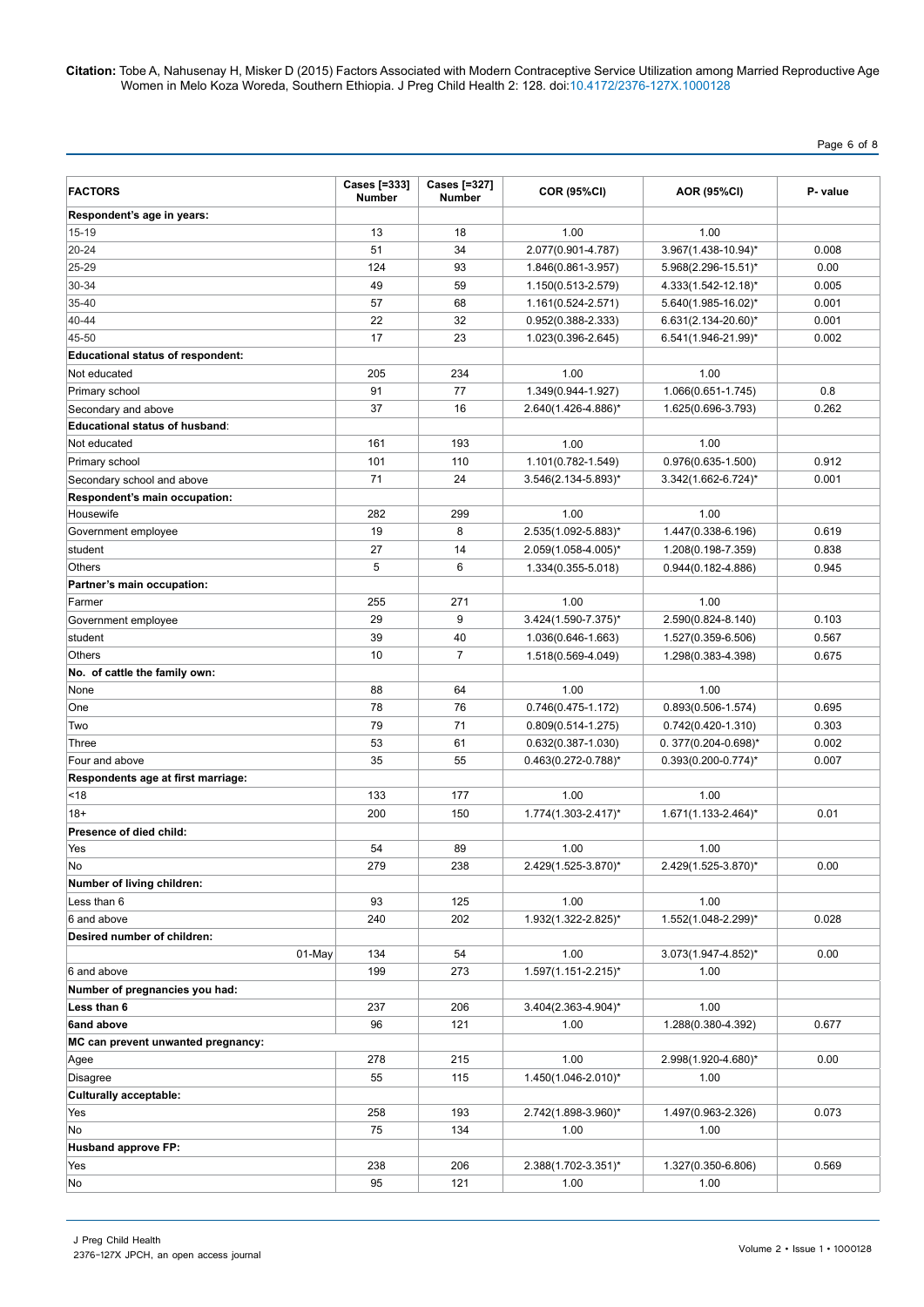| an n<br>ω |  | וו | я |
|-----------|--|----|---|
|-----------|--|----|---|

| <b>Husband Support:</b>            |     |     |                        |                     |       |
|------------------------------------|-----|-----|------------------------|---------------------|-------|
| Yes                                | 242 | 144 | $1.472(1.06-2.04)^{*}$ | 1.743(1.063-2.859)* | 0.028 |
| <b>No</b>                          | 91  | 183 | 1.00                   | 1.00                |       |
| Ever discus about FP with husband: |     |     |                        |                     |       |
| Yes                                | 187 | 89  | $3.380(2.44 - 4.67)^*$ | 2.331(1.420-3.826)* | 0.001 |
| <b>No</b>                          | 146 | 238 | 1.00                   | 1.00                |       |

#### **\*=**statistically significant at **P value<0.05**

**Table 6:** Determinant factors of MC use among reproductive age married woman in Melo Koza Woreda December 23 to 30, 2013 using multivariate analysis.

children were about 2.4 times (AOR=2.575, 95%CI: 1.608-4.123) more likely to use MC than women who had died children. When women have experience(s) of child death they attempt to replace the lost ones and want to have more children. On the other hand, if they perceived low child death in their community they might undergo contraception knowing that most of the children born would reach adulthood. This study is consistent with Studies conducted so far in Butajira district, Jima town and other places [28-31]. Similarly, women who desired fewer children were 3 times more likely to use MC Service than their counterparts and it goes in line with other studies so far. Regarding age of first marriage, women whose age at first marriage i s 18 years and above were 1.8 times more likely to use modern contraceptive than those of less than 18 years. This is because women married at the age of 18years or above are supposed to be with relatively better knowledge about their reproductive health. Regarding currently living number of children, women who had six or more living children are more 1.6 times more likely to use MC than those with less than six. This could be because women with children six and more have already fulfilled their child demand so that in need of contraception [34].

It has long been found out as paving way for MC Service utilization [28,30,33]. As revealed by this study, women who discuss about FP with their husbands are 2.3 times more likely to use MC Service than who did not. This finding goes in line with above studies. However, there are also studies which claim no difference. Furthermore, women whose husbands support MC are 1.7 times more likely to use MC than that of no support. This is compatible with other studies [28]. Women who consider MC use as unwanted pregnancy preventer were 3 times) more likely to use MC than their counter parts. This is because being informed with the purpose of modern contraceptive primary and essential part to utilize.

#### **Strength**

This study was done in the area where no reproductive health research done before. Community/population based study so that bias is minimize

#### **Limitation**

The study included only current modern contraceptive users during the study period so that previous users were not included.

# **Conclusion**

According to the study, respondent's age, educational status of husband, age of first marriage, number of living children, considering MC as unwanted pregnancy preventer, husband support and interspousal communication about FP were positively associated with MC Service utilization in the area. Whereas, number of cattle the family own, presence of died children, desired number of children, perception like many children to improve the family's income and high child birth to compensate child mortality were negatively associated with MC Service utilization in the area.

#### **Recommendation**

Development policies and strategies should be reoriented to encourage the adoption of family planning services and, to alleviate the underlying condition of ill health and poverty through facilitating open decision making and communication channels between couples. Enhance Information, education and communication activities regarding family planning services using health institutions and other methods by the MOH, RHB, ZHD and the DHO especially through health extension workers for the determinants identified by this study. Also other study designs such as qualitative studies are advisable in the area to dig out contextual facts like economic determinants.

#### **Abreviations**

MC-Modern Contraceptive, FP- Family Planning, MOH- Ministry of Health, RHB- Regional Health Bureau, ZHD- Zonal Health Department, DHO- District Health Office

#### **Conflict Of Interest**

The authors declared they have no conflict of interest.

#### **References**

- 1. [Bongaarts J \(2008\) Fertility transitions in developing countries: progress or](http://www.ncbi.nlm.nih.gov/pubmed/18678174)  [stagnation? Stud Fam Plann 39: 105-110.](http://www.ncbi.nlm.nih.gov/pubmed/18678174)
- 2. [Ezeh AC, Mberu BU, Emina JO \(2009\) Stall in fertility decline in Eastern African](http://r4d.dfid.gov.uk/Output/183804/)  [countries: regional analysis of patterns, determinants and implications. Philos](http://r4d.dfid.gov.uk/Output/183804/)  [Trans R Soc Lond B Biol Sci 364: 2991-3007.](http://r4d.dfid.gov.uk/Output/183804/)
- 3. Robert Thomas Malthus. Malthus' Theory of Population Growth.1824: 87-94
- 4. Ethiopia Health Sector Development Programme HSDP III 2005/06 –2010/11 (GC) (1998 – 2003 EFY) Mid-Term Review Volume I Component Report Bythe Independent Review Team 0n 5th May – 5th June 2008 Final Report Addis Ababa, 12th July 2008(page 67)
- 5. Central statistics Authority. Addis Ababa, Ethiopia. Ethiopia. Demographic and health survey Jul 2000: 5-17
- 6. [Breslin M \(1998\) Almost one in three Ugandan are unwanted or mistimed, but](http://www.popline.org/node/272872)  [few women Practice contraception. International Family planning perspectives.](http://www.popline.org/node/272872)  [24\(1\): 46-47.](http://www.popline.org/node/272872)
- 7. [Olenik I \(1998\) In Tanzania, ideal family size closely resembles actual number](http://connection.ebscohost.com/c/articles/1115226/tanzania-ideal-family-size-closely-resembles-actual-number-children)  [of children. International family planning perspectives. 24\(3\):1147-149.](http://connection.ebscohost.com/c/articles/1115226/tanzania-ideal-family-size-closely-resembles-actual-number-children)
- 8. Central Statistics Agency, Population Census Commission: Summary and Statistical Report of the 2007. Addis Ababa: Population and Housing Census; 2008
- 9. Federal Democratic Republic of Ethiopia, Population Census Commission: Summary and statistical report of the 2007 population and housing census results. Addis Ababa 2008.
- 10. Ethiopian Demographic and Health Survey, 2011
- 11. Tewodros Adhanom (PhD). National Guideline for Family Planning Services in Ethiopia, February 2011:9-21
- 12. [Central Statistical Agency \[Ethiopia\] and ICF International: Ethiopia](http://www.google.co.in/url?sa=t&rct=j&q=&esrc=s&source=web&cd=1&ved=0CB0QFjAA&url=http%3A%2F%2Fwww.usaid.gov%2Fsites%2Fdefault%2Ffiles%2Fdocuments%2F1860%2FDemographic%2520Health%2520Survey%25202011%2520Ethiopia%2520Final%2520Report.pdf&ei=XDLHVJPjH8_28QX-jYCADw&usg=AFQjCNEgsRDCKsCwJbmGJVyVlmmMzQ39Cw&sig2=31odl9g81w0nexBNXq00HA&bvm=bv.84607526,d.dGc&cad=rja)  [Demographic and Health Survey 2011. Addis Ababa, Ethiopia and Calverton,](http://www.google.co.in/url?sa=t&rct=j&q=&esrc=s&source=web&cd=1&ved=0CB0QFjAA&url=http%3A%2F%2Fwww.usaid.gov%2Fsites%2Fdefault%2Ffiles%2Fdocuments%2F1860%2FDemographic%2520Health%2520Survey%25202011%2520Ethiopia%2520Final%2520Report.pdf&ei=XDLHVJPjH8_28QX-jYCADw&usg=AFQjCNEgsRDCKsCwJbmGJVyVlmmMzQ39Cw&sig2=31odl9g81w0nexBNXq00HA&bvm=bv.84607526,d.dGc&cad=rja)  [Maryland, USA: Central Statistical Agency and ICF International; 2012.](http://www.google.co.in/url?sa=t&rct=j&q=&esrc=s&source=web&cd=1&ved=0CB0QFjAA&url=http%3A%2F%2Fwww.usaid.gov%2Fsites%2Fdefault%2Ffiles%2Fdocuments%2F1860%2FDemographic%2520Health%2520Survey%25202011%2520Ethiopia%2520Final%2520Report.pdf&ei=XDLHVJPjH8_28QX-jYCADw&usg=AFQjCNEgsRDCKsCwJbmGJVyVlmmMzQ39Cw&sig2=31odl9g81w0nexBNXq00HA&bvm=bv.84607526,d.dGc&cad=rja)
- 13. Central Statistical Agency [Ethiopia] and ICF International. 2012. Ethiopia